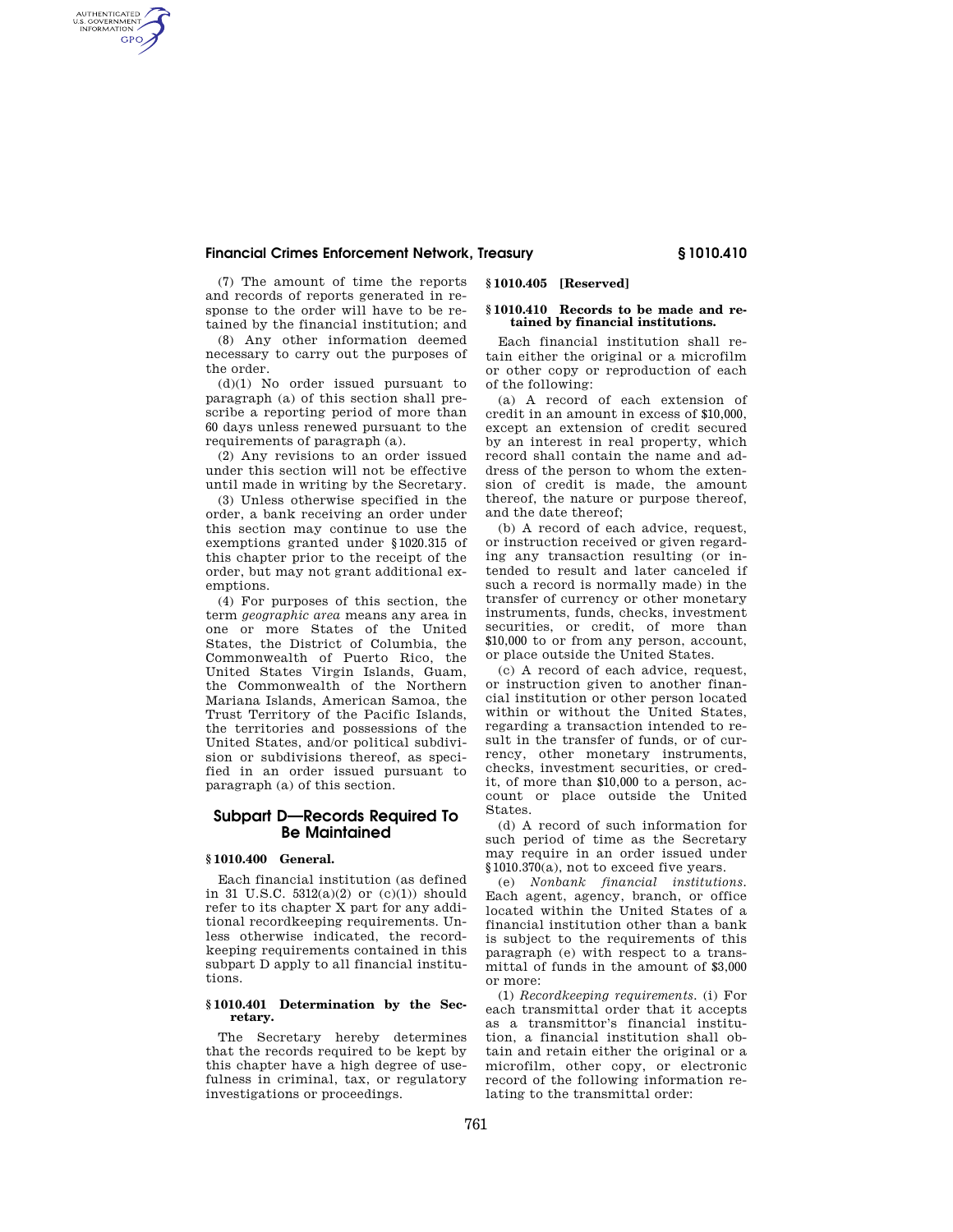(A) The name and address of the transmittor;

(B) The amount of the transmittal order;

(C) The execution date of the transmittal order;

(D) Any payment instructions received from the transmittor with the transmittal order;

(E) The identity of the recipient's financial institution;

(F) As many of the following items as are received with the transmittal order: 1

(*1*) The name and address of the recipient;

(*2*) The account number of the recipient; and

(*3*) Any other specific identifier of the recipient; and

(G) Any form relating to the transmittal of funds that is completed or signed by the person placing the transmittal order.

(ii) For each transmittal order that it accepts as an intermediary financial institution, a financial institution shall retain either the original or a microfilm, other copy, or electronic record of the transmittal order.

(iii) For each transmittal order that it accepts as a recipient's financial institution, a financial institution shall retain either the original or a microfilm, other copy, or electronic record of the transmittal order.

(2) *Transmittors other than established customers.* In the case of a transmittal order from a transmittor that is not an established customer, in addition to obtaining and retaining the information required in paragraph (e)(1)(i) of this section:

(i) If the transmittal order is made in person, prior to acceptance the transmittor's financial institution shall verify the identity of the person placing the transmittal order. If it accepts the transmittal order, the transmittor's financial institution

# **§ 1010.410 31 CFR Ch. X (7–1–16 Edition)**

shall obtain and retain a record of the name and address, the type of identification reviewed, and the number of the identification document (*e.g.,* driver's license), as well as a record of the person's taxpayer identification number (*e.g.,* social security or employer identification number) or, if none, alien identification number or passport number and country of issuance, or a notation in the record of the lack thereof. If the transmittor's financial institution has knowledge that the person placing the transmittal order is not the transmittor, the transmittor's financial institution shall obtain and retain a record of the transmittor's taxpayer identification number (*e.g.,*  social security or employer identification number) or, if none, alien identification number or passport number and country of issuance, if known by the person placing the order, or a notation in the record of the lack thereof.

(ii) If the transmittal order accepted by the transmittor's financial institution is not made in person, the transmittor's financial institution shall obtain and retain a record of the name and address of the person placing the transmittal order, as well as the person's taxpayer identification number (*e.g.,* social security or employer identification number) or, if none, alien identification number or passport number and country of issuance, or a notation in the record of the lack thereof, and a copy or record of the method of payment (*e.g.,* check or credit card transaction) for the transmittal of funds. If the transmittor's financial institution has knowledge that the person placing the transmittal order is not the transmittor, the transmittor's financial institution shall obtain and retain a record of the transmittor's taxpayer identification number (*e.g.,*  social security or employer identification number) or, if none, alien identification number or passport number and country of issuance, if known by the person placing the order, or a notation in the record of the lack thereof.

(3) *Recipients other than established customers.* For each transmittal order that it accepts as a recipient's financial institution for a recipient that is

<sup>1</sup>For transmittals of funds effected through the Federal Reserve's Fedwire funds transfer system by a domestic broker or dealers in securities, only one of the items is required to be retained, if received with the transmittal order, until such time as the bank that sends the order to the Federal Reserve Bank completes its conversion to the expanded Fedwire message format.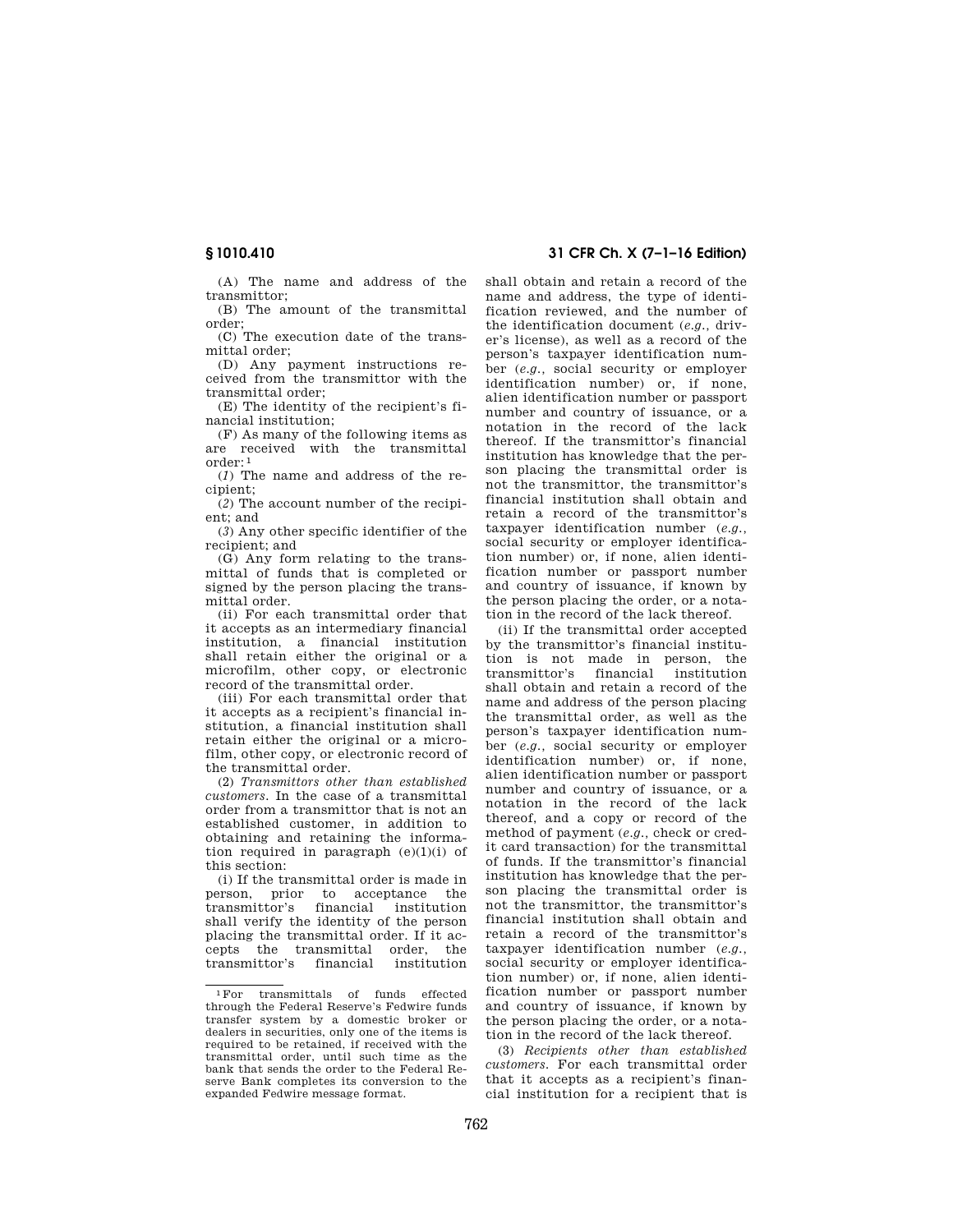## **Financial Crimes Enforcement Network, Treasury § 1010.410**

not an established customer, in addition to obtaining and retaining the information required in paragraph  $(e)(1)(iii)$  of this section:

(i) If the proceeds are delivered in person to the recipient or its representative or agent, the recipient's financial institution shall verify the identity of the person receiving the proceeds and shall obtain and retain a record of the name and address, the type of identification reviewed, and the number of the identification document (*e.g.,* driver's license), as well as a record of the person's taxpayer identification number (*e.g.,* social security or employer identification number) or, if none, alien identification number or passport number and country of issuance, or a notation in the record of the lack thereof. If the recipient's financial institution has knowledge that the person receiving the proceeds is not the recipient, the recipient's financial institution shall obtain and retain a record of the recipient's name and address, as well as the recipient's taxpayer identification number (*e.g.,* social security or employer identification number) or, if none, alien identification number or passport number and country of issuance, if known by the person receiving the proceeds, or a notation in the record of the lack thereof.

(ii) If the proceeds are delivered other than in person, the recipient's financial institution shall retain a copy of the check or other instrument used to effect payment, or the information contained thereon, as well as the name and address of the person to which it was sent.

(4) *Retrievability.* The information that a transmittor's financial institution must retain under paragraphs  $(e)(1)(i)$  and  $(e)(2)$  of this section shall be retrievable by the transmittor's financial institution by reference to the name of the transmittor. If the transmittor is an established customer of the transmittor's financial institution and has an account used for transmittals of funds, then the information also shall be retrievable by account number. The information that a recipient's financial institution must retain under paragraphs  $(e)(1)(iii)$  and  $(e)(3)$  of this section shall be retrievable by the recipient's financial institution by ref-

erence to the name of the recipient. If the recipient is an established customer of the recipient's financial institution and has an account used for transmittals of funds, then the information also shall be retrievable by account number. This information need not be retained in any particular manner, so long as the financial institution is able to retrieve the information required by this paragraph, either by accessing transmittal of funds records directly or through reference to some other record maintained by the financial institution.

(5) *Verification.* Where verification is required under paragraphs (e)(2) and  $(e)(3)$  of this section, a financial institution shall verify a person's identity by examination of a document (other than a customer signature card), preferably one that contains the person's name, address, and photograph, that is normally acceptable by financial institutions as a means of identification when cashing checks for persons other than established customers. Verification of the identity of an individual who indicates that he or she is an alien or is not a resident of the United States may be made by passport, alien identification card, or other official document evidencing nationality or residence (*e.g.,* a foreign driver's license with indication of home address).

(6) *Exceptions.* The following transmittals of funds are not subject to the requirements of this section:

(i) Transmittals of funds where the transmittor and the recipient are any of the following:

(A) A bank;

(B) A wholly-owned domestic subsidiary of a bank chartered in the United States;

(C) A broker or dealer in securities;

(D) A wholly-owned domestic subsidiary of a broker or dealer in securities;

(E) A futures commission merchant or an introducing broker in commodities;

(F) A wholly-owned domestic subsidiary of a futures commission merchant or an introducing broker in commodities;

(G) The United States;

(H) A state or local government; or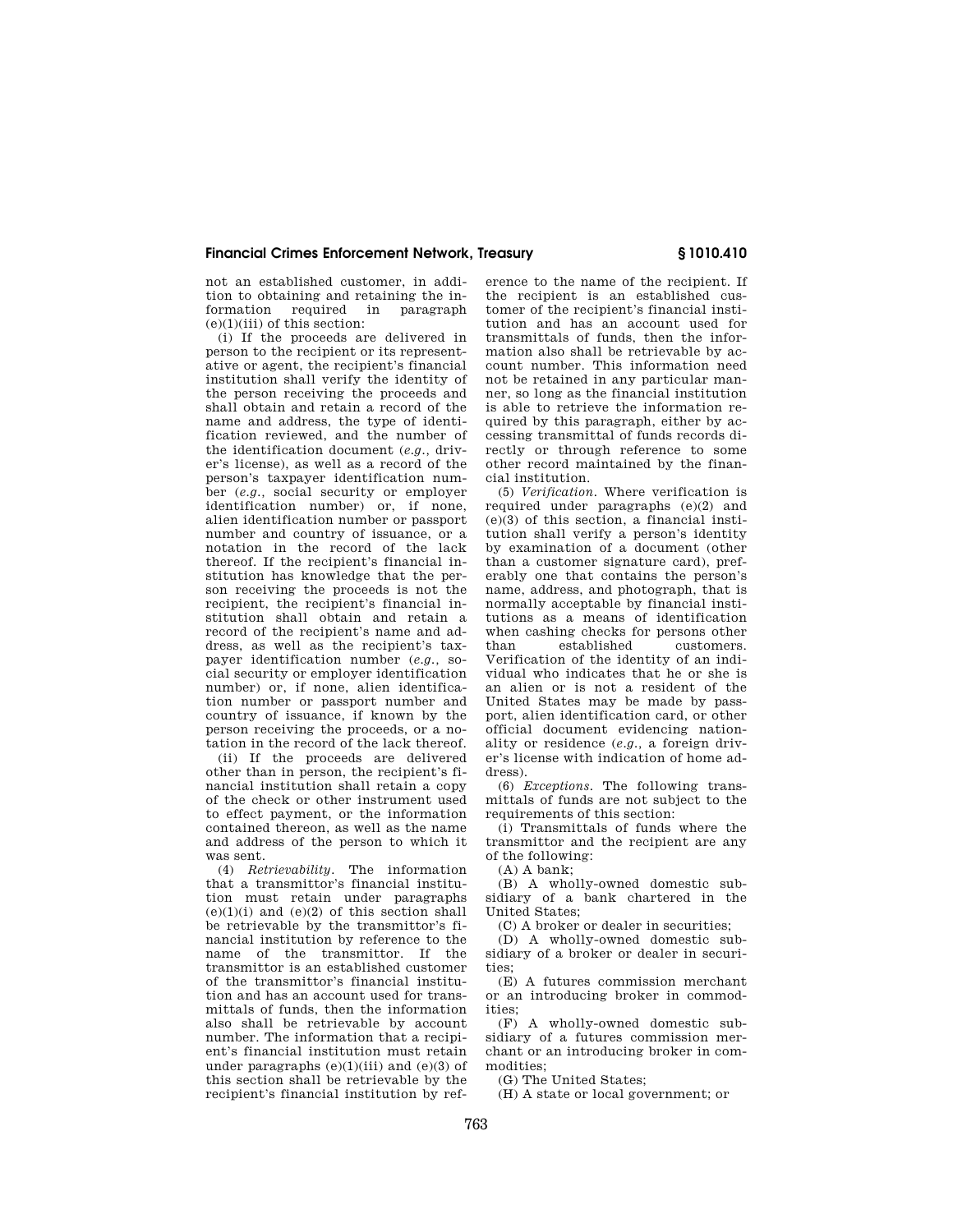(I) A Federal, State or local government agency or instrumentality; or

(J) A mutual fund; and

(ii) Transmittals of funds where both the transmittor and the recipient are the same person and the transmittor's financial institution and the recipient's financial institution are the same broker or dealer in securities.

(f) Any transmittor's financial institution or intermediary financial institution located within the United States shall include in any transmittal order for a transmittal of funds in the amount of \$3,000 or more, information as required in this paragraph (f):

(1) A transmittor's financial institution shall include in a transmittal order, at the time it is sent to a receiving financial institution, the following information:

(i) The name and, if the payment is ordered from an account, the account number of the transmittor;

(ii) The address of the transmittor, except for a transmittal order through Fedwire until such time as the bank that sends the order to the Federal Reserve Bank completes its conversion to the expanded Fedwire format;

(iii) The amount of the transmittal order;

(iv) The execution date of the transmittal order;

(v) The identity of the recipient's financial institution;

(vi) As many of the following items as are received with the transmittal order: 2

(A) The name and address of the recipient;

(B) The account number of the recipient;

(C) Any other specific identifier of the recipient; and

(vii) Either the name and address or numerical identifier of the transmittor's financial institution.

# **§ 1010.410 31 CFR Ch. X (7–1–16 Edition)**

(2) A receiving financial institution that acts as an intermediary financial institution, if it accepts a transmittal order, shall include in a corresponding transmittal order at the time it is sent to the next receiving financial institution, the following information, if received from the sender:

(i) The name and the account number of the transmittor;

(ii) The address of the transmittor, except for a transmittal order through Fedwire until such time as the bank that sends the order to the Federal Reserve Bank completes its conversion to the expanded Fedwire format;

(iii) The amount of the transmittal order;

(iv) The execution date of the transmittal order;

(v) The identity of the recipient's financial institution;

(vi) As many of the following items as are received with the transmittal order: 3

(A) The name and address of the recipient;

(B) The account number of the recipient;

(C) Any other specific identifier of the recipient; and

(vii) Either the name and address or numerical identifier of the transmittor's financial institution.

(3) *Safe harbor for transmittals of funds prior to conversion to the expanded Fedwire message format.* The following provisions apply to transmittals of funds effected through the Federal Reserve's Fedwire funds transfer system or otherwise by a financial institution before the bank that sends the order to the Federal Reserve Bank or otherwise completes its conversion to the expanded Fedwire message format.

(i) *Transmittor's financial institution.* A transmittor's financial institution will be deemed to be in compliance with the

<sup>2</sup>For transmittals of funds effected through the Federal Reserve's Fedwire funds transfer system by a financial institution, only one of the items is required to be included in the transmittal order, if received with the sender's transmittal order, until such time as the bank that sends the order to the Federal Reserve Bank completes its conversion to the expanded Fedwire message format.

<sup>3</sup>For transmittals of funds effected through the Federal Reserve's Fedwire funds transfer system by a financial institution, only one of the items is required to be included in the transmittal order, if received with the sender's transmittal order, until such time as the bank that sends the order to the Federal Reserve Bank completes its conversion to the expanded Fedwire message format.